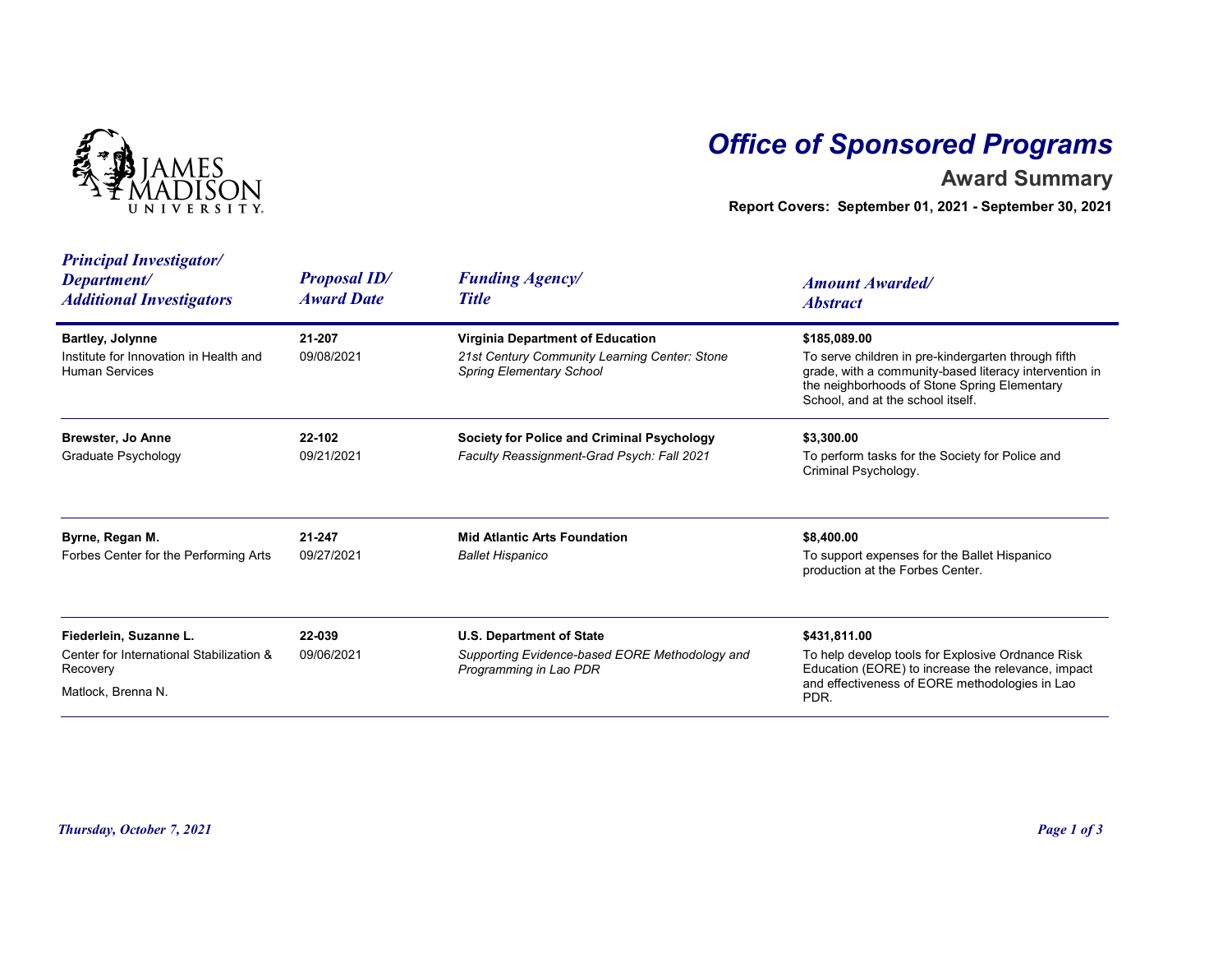| <b>Principal Investigator/</b><br>Department/<br><b>Additional Investigators</b>               | <b>Proposal ID/</b><br><b>Award Date</b> | <b>Funding Agency/</b><br><b>Title</b>                                                 | <b>Amount Awarded/</b><br><b>Abstract</b>                                                                                                                                                                                                                                                                                                                                                                              |  |
|------------------------------------------------------------------------------------------------|------------------------------------------|----------------------------------------------------------------------------------------|------------------------------------------------------------------------------------------------------------------------------------------------------------------------------------------------------------------------------------------------------------------------------------------------------------------------------------------------------------------------------------------------------------------------|--|
| Foucar-Szocki, Diane L.<br>Learning, Technology, and<br>Leadership Education                   | 22-104<br>09/09/2021                     | Virginia Department of Education<br>Virginia Out of School Time: Matching Funds Year 3 | \$122,620.00<br>To support the core functions of VPOST programming<br>for children and youth.                                                                                                                                                                                                                                                                                                                          |  |
| Hartzler-Weakley, Kimberlee<br>Institute for Innovation in Health and<br><b>Human Services</b> | 22-056<br>09/28/2021                     | Virginia Department of Health<br>Shenandoah Valley Child Development Clinic - FY2022   | \$480,303.00<br>To provide comprehensive interdisciplinary<br>assessments (medical, psychological,<br>educational, and social evaluations) for children and<br>adolescents who are suspected of having<br>developmental delays and/or disabilities and provide<br>recommendations for parents and professionals to<br>assist with care planning, referrals, follow-up care<br>coordination, and intervention services. |  |
| Holland, S. Keith<br>Research and Scholarship                                                  | 22-101<br>09/22/2021                     | Virginia Clean Cities, Inc.<br>Virginia Clean Cities Entity Agreement - FY22           | \$199,421.00<br>To reduce petroleum consumption in the<br>transportation sector by advancing the use of<br>alternative fuels and vehicles, idle reduction<br>technologies, hybrid electric vehicles, fuel blends, and<br>fuel economy.                                                                                                                                                                                 |  |
| Joshi, Shraddha P.<br>Engineering                                                              | 22-031<br>09/07/2021                     | <b>Kern Family Foundation</b><br><b>Engineering Unleashed Fellowship</b>               | \$10,000.00<br>To investigate how novice designers' (i.e., students')<br>ability to understand and expand the design problem<br>is affected by the act of building a physical prototype.                                                                                                                                                                                                                               |  |
| Krech, Joyce H.<br>Small Business Development Center                                           | 22-106<br>09/30/2021                     | <b>George Mason University</b><br>SBDC-COVID-19                                        | \$95,642.00<br>To assist small businesses impacted by COVID-19 by<br>providing counseling, education, training, and<br>business advising.                                                                                                                                                                                                                                                                              |  |
| Thursday, October 7, 2021                                                                      |                                          |                                                                                        | Page 2 of 3                                                                                                                                                                                                                                                                                                                                                                                                            |  |